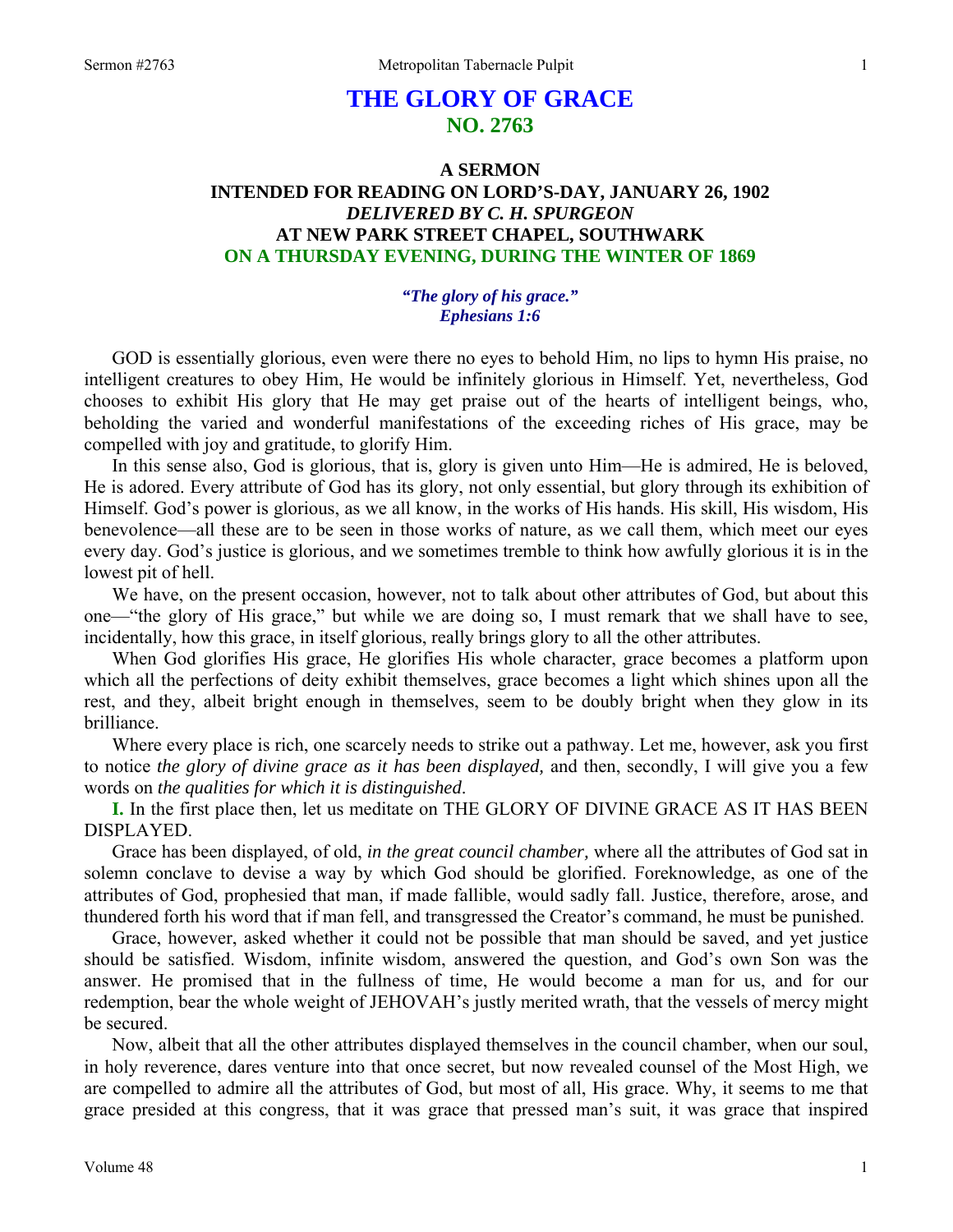wisdom, that it was grace that invited wisdom to be its counselor, that it was grace that defended man when justice might have spoken against him, grace was our advocate.

Christ Jesus, who was grace itself, of old, as He is now, stood then as the Wonderful, the Counsellor, and He devised the plan, pleaded our cause, and promised to work it out. The glory of grace, as it sits with its crown upon its head in the council chamber of eternity, is a subject well worthy of your devout reflection and quiet meditation.

But now the council is over, and grace steps forth to be glorified in another manner. Now *it glorifies itself in its gifts*. See how grace gives to man blessings countless in number, and priceless in value, scattering them along his pathway as if they were but stones, while each is so precious that heaven itself can alone tell its worth.

At last, after having given man blessings through long ages, grace comes up to Calvary, and there gives its last—nay, its first, its all, its grandest gift. Grace gives up the incarnate Son of God to die. He gives up His own life, and bows His head upon the cross. There may be much of shame and ignominy about the cross—assuredly there is, for there we see sin punished, but how much there is of glory and of majesty! for there we see grace triumphant over its own self—grace in the heart of Christ leading Him to save others while Himself He cannot save.

We talk of these things nowadays as household words, but not thus do the angels speak concerning grace glorified in the person of the dying Son of God. Not thus did we think when, for the first time, we saw Him to be ours in the day of our sore trouble and sorrow. We shall not think so slightingly of grace, as I fear we sometimes do now, when we shall see His face without a veil between, and then shall know what wondrous grace that was which made that glorious face become marred with sorrow, and bowed that glorious head divine to the depths of the grave.

Grace, in its highest glory, is to be seen best on Calvary, but I think it is rather to be seen and felt than to be talked of. My feeble tongue declines to bear the burden of a theme so weighty. I cannot stretch the wings of my imagination, and rise to the height of this grand argument. I cannot adequately utter the praises of that grace which is to be seen in the dying Son of God on Calvary.

Since then, beloved, you have had to glorify grace in its continued gifts. You have found that He, who spared not His own Son, but delivered Him up for us all, has with Him also freely given to us all things. What debtors you and I are! As Rutherford would have said, we are drowned debtors, we are over head and ears in debt, we are sunken fathoms deep in an ocean of indebtedness to God.

How much owe you my Lord? Take your pen, and sit down quickly, and reckon up the amount. Ah! you may sit down quickly, but you will not rise up speedily, for the full account you ne'er can write. There are no scales in which to weigh those ponderous blessings, earth has no coin by which to represent their value. Talk of millions and of billions—we must get into the inconceivable before we can estimate the infinite, the unutterable value of those gifts which Jesus Christ continually gives to us, which grace pours into our lap from the cornucopia of love.

Now we go a little further. We have had God's grace in the council chamber, we have had His grace in its gifts, and in both these things we may well speak of "the glory of his grace." Now we will speak of *grace in its triumphs*.

It is a strange thing that love should be a warrior, and that grace should fight, but when grace came to make us gracious, it found us graceless, and averse to grace. The door was shut when Jesus came, though His hand and heart were open. Jesus Himself burst open the door, and stormed the passage into the heart of man. When mercy comes to bless, it finds us bent to curse. We will not receive the proffered boon, we reject the mercy, and grace must overcome our will. It must lead us captives in silken bonds, or otherwise it cannot bless us.

Man, while his will is free, is graceless, it is only when his will is bound by fetters of sovereign grace that he is gracious at all. If there be such a thing as free will, Luther truly hit the mark when he called free will a slave. It is only our will in bonds that is truly free. Our will constrained, then ranges at liberty, when grace binds it, then indeed is it free, and only then, when the Son has made it free.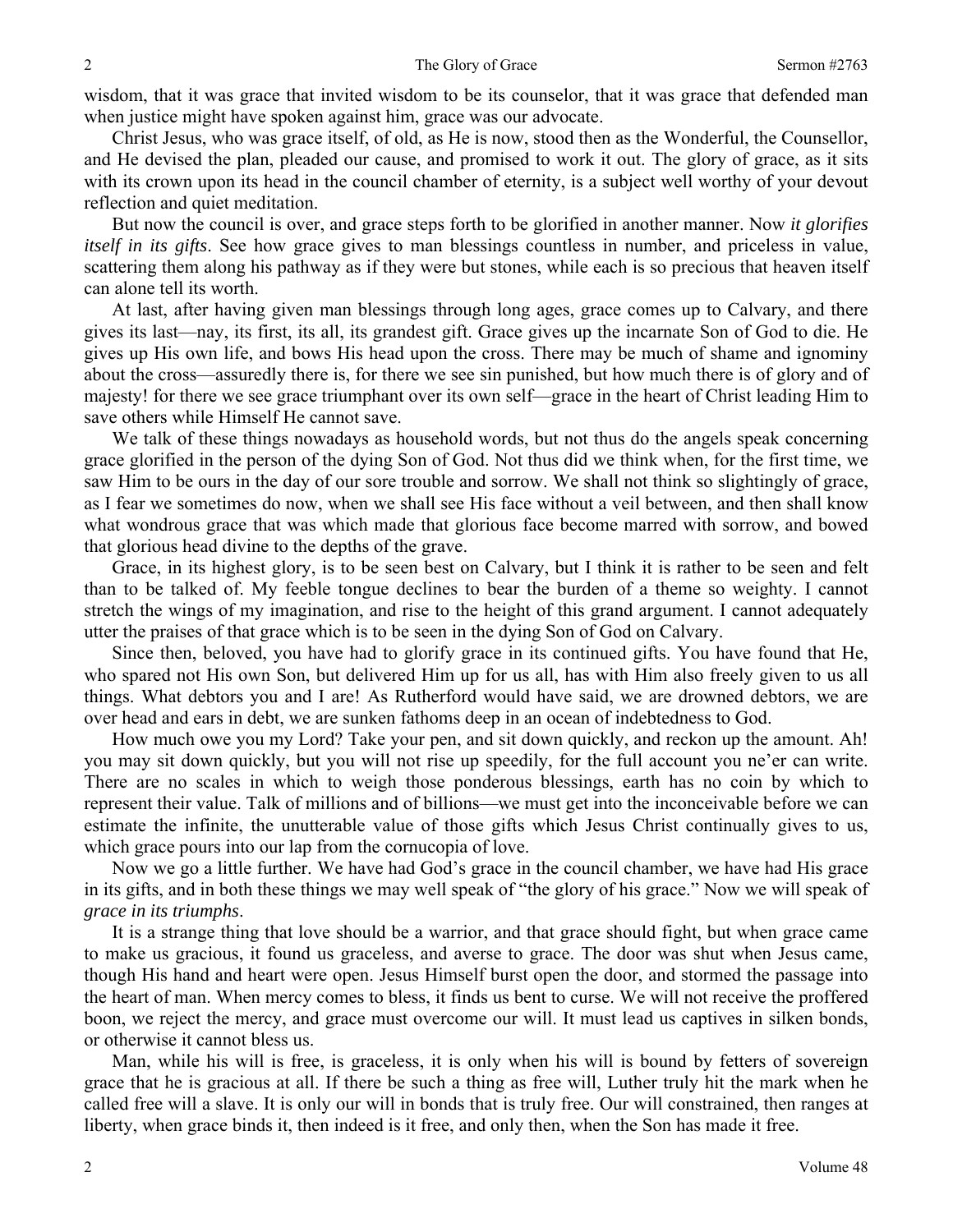### Sermon #2763 3 3

Think, my brethren, of the battles which grace has had with men, and what glory it has gained! For remember, it has never once been defeated. When grace has come into the heart, there may have been a long struggle, but it has always ended in a victory. In your case and mine, how stern has been the fight!

Do you not remember well the day when Jesus met you by the way, and He said to you, "Soul, hast thou no interest in Me?" Do you recollect how you spat in His face, and passed by Him, and made a jest of the Crucified? Do you remember another time when He sent His black messengers, sickness and sorrow, and you lay upon your bed, and He came to you again, and you uttered words to Him which looked like truth, but alas! they were but lying, deceptive words, and you turned your face to the wall, and you vowed repentance, but you did not repent, and He went His way?

You use no other friend so ill as you have used Him. And do you recollect how you were determined to be lost—how your soul set itself desperately on mischief? But you have not had your way. Grace has overcome you, and here you sit, a captive—

## *"A willing captive to your Lord, To sing the triumphs of His Word."*

Ah! this always delights me when I think about preaching the Gospel, that grace must be a conqueror where God sends it forth. We may sing, in the language of one of those good Welsh hymns, which I think, when translated, runs something like this—

> *"Ride forth, O Jesus! Hell trembles at Thee, Earth cannot withstand Thee, Man's heart will break before Thee; Go forth, and win the day."*

And when Jesus goes forth, He does win the day, the man may kick and struggle, but if his name be written in the Lamb's book of life, he will be obliged to yield. If thus the heavenly mandate runs, "Almighty grace, arrest that man," that man in God's time shall be arrested by the strong hand of sovereign grace, and he, converted, changed, and made a new man in Christ Jesus, shall be one of grace's willing captives, a trophy of its omnipotence.

And then, my dear brethren, as we speak of the triumphs of grace, we must not forget the multitudes of triumphs grace has had in each soul. If you could bear in your body a mark for every triumph that grace has had in you, and if every mark were a jewel, would you not be covered from head to foot therewith?

And then it is not merely one man in whom grace has worked, but think, of the countless myriads of souls that grace has overcome. It has gone into every land, into every sort of habitation, and it has secured its trophies. Oh! What a glorious day will that day be when Christ, who is grace incarnate and embodied, shall enter into heaven with all His blood bought saints, and shall cry, "Here am I, Father, and the children whom Thou hast given Me. Here are they whom I have rescued from the jaws of the lion and from the paws of the bear. Not one of them is missing, triumphant have I been over all their foes, and I safely bring them to their promised rest." "The glory of his grace" is seen then, in its triumphs.

But let me remark, further, that *the glory of divine grace is to be seen more fully by and by,* when the whole plan of grace shall be worked out. I take it that we have none of us a very clear idea of what the full design of divine grace is. We say it is the blessing of the elect, it is, moreover, the indirect blessing of the world through these elect ones, or as good Elisha Coles has said, and we endorse his saying, "Grace gives some good things to all men, though it gives all good things to some men."

But I take it that we have not, any of us, fully realized the design of God's grace, we all have some little confusion in our minds. That confusion may be, probably, a better insight of what God is doing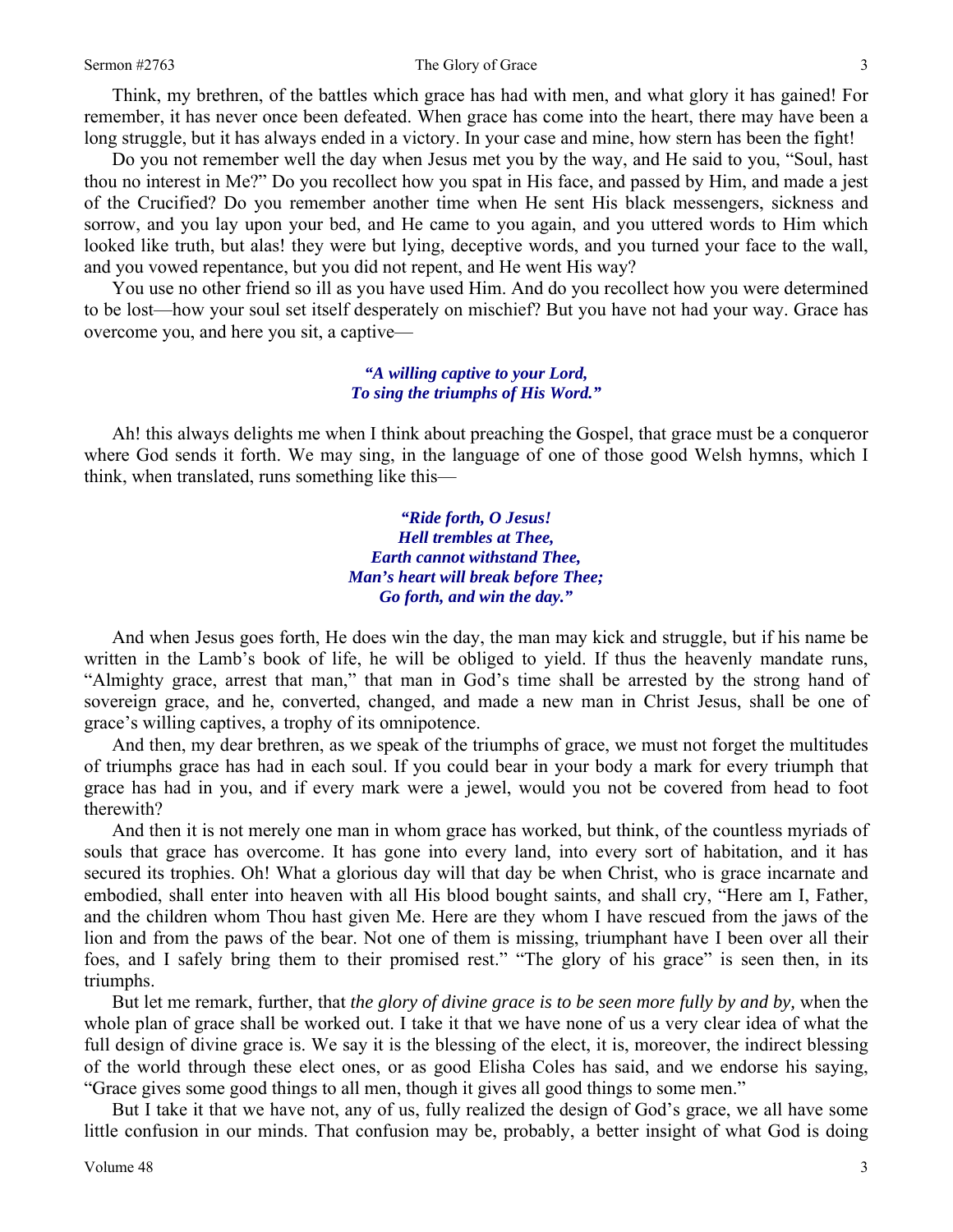than if we were able to put it into an orderly system. I doubt not that, in the millennial days which are yet to come, we shall see that God's grace will be so wonderfully magnified at the winding up that our little hearts have never thought of how grandly the scene shall end.

At present, I see the world continually go on in its wickedness. It seems to me that justice is rather magnified than grace, for multitudes are daily descending into hell. But there are happier days to come, and a brighter season, when Messiah the Prince shall stand a second time among the sons of men. Then shall the earth ring with His praise, then shall myriads of men and women be made to know Him, then shall they come and bow down before Him, and all people shall call Him blessed, and then the enormous multitudes shall swell the roll of those chosen ones to such a marvelous degree that, at the winding up, it shall be fully known and seen that there is a number that no man can number whom Christ has redeemed out of all people, and kindreds, and tongues.

And when the multitudes of infants, and all the myriads of these elect ones who shall be brought in, shall be encompassed within the shining walls of heaven, then shall we see that the number of the saved infinitely surpasses the number of the lost, then shall we see that, though the gate was narrow, though the road was strait, yet the number of those who pass along it shall be immeasurably greater than the number of those who shall go in the other road, broad as it is, and wide though its gates may be.

I do believe that the songs of heaven shall prevail over all the growls of hell. Satan shall not be triumphant. Christ shall see of the travail of His soul, and shall be satisfied, and grace, when it counts up its numbers, shall laugh in the face of hell, and cry, "I am triumphant over you, the number of my trophies far exceeds the number of yours, for you, black tyrant, have done little in comparison with what I have accomplished. See, you have here and there a ruined soul, but I have multitudes of blood bought ones, whom I have raised up to everlasting life and more than perfection, for it is the very perfection of Deity which I have given to them."

**II.** Well now, having just run briefly over these things—you may think of them at your leisure more fully—I want to talk about the subject in another way for a little while. "To the praise of the glory of his grace." I take it that we may see the glory of this grace, if we notice THE QUALITIES FOR WHICH IT IS DISTINGUISHED.

Grace is glorious if we consider *its antiquity*. Grace is not a piece of new cloth put into an old garment. Grace is not an alteration which God made in His original plan, it is not some addition that He made because some unlooked-for catastrophe occurred. He foresaw the fall from all eternity, and every iota of the plan of grace was devised of old.

Before yon sun was created, long ere he had been swaddled in mists, before the stars had known their resting places, and had sent the rays of their light through the thick darkness, long ere the mountains knew their places, or the water was poured into his fountains, God had chosen His people, had set His heart of love upon them, had devised His plan, and chosen the objects that should be embraced by it.

I love to think of grace in its antiquity. There are certain people who have a reverence for everything that is old—the Puseyite, for instance, he likes a thing because it used to be worn some six, seven, or eight hundred years ago. Now, I have a reverence for that which is old, I confess, but then it must be old enough. If a doctrine or a ceremony be as old as the time of Christ, I am content, but as to doctrinal truth, I can always rejoice if I can see the fact to be old as the everlasting hills.

The geologist tells us that some rocks must have been fused myriads of years ago, and we tell him it may be so, but we are certain that the covenant of grace is older than the oldest of these things. They are but yester-born infants, aged though they seem to be. But grace has hoary age upon its head. Its head and its hair are white like wool, as white as snow. Venerable for age is the grace of God, and the plan of grace is no new chapter of modern compilation, but it is old as God's own eternity—an everlasting thing. O grace! thou art from everlasting to everlasting.

Then again, the glory of grace consists not only in its antiquity, but in *its immutability*. The grace of God, old though it be, has never changed. Many a mighty river has been dried up, and now o'er its dry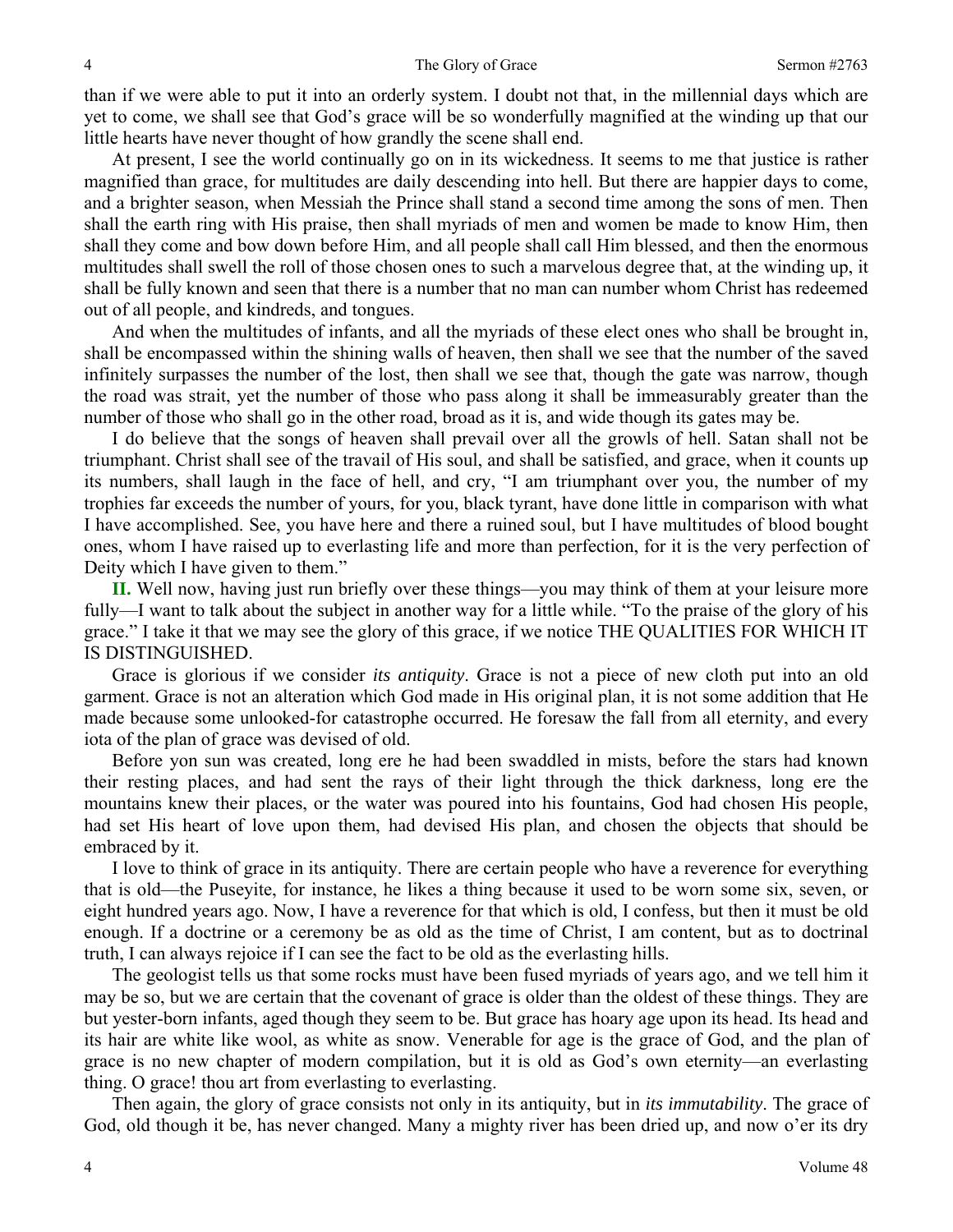#### Sermon #2763 Sermon #2763 Sermon #2763 Sermon #2763 Sermon #2763 Sermon #2763 Sermon #2763 Sermon #2763 Sermon #2763 Sermon #2763 Sermon #2763 Sermon #2763 Sermon #2763 Sermon #2763 Sermon #2763 Sermon #2763 Sermon #2763 S

bed men can walk. The very sea has changed. There are no furrows on its brow, but it has forsaken its channels, and now finds a resting place that is new to it. The very sun alters, everything grows dim with age but grace flows on as it did at first. Its stream is just as deep, and its current just as mighty. There is no failing in grace, any more than there is any failing in God.

And I may remark that it has never failed of its objectives. No, grace runs in one direct stream, and it has never been made to wind about. The chosen vessels of mercy have been washed in that stream, it has not passed by a single one, nor has one more been washed by it than those chosen ones of old.

Never, never can we permit the idea of the mutability of grace—grace given today, and taken away tomorrow. I repeat what I have often said. If grace could be given to a man temporarily, and then taken away from him, I cannot imagine a more awful malediction than that grace would really be. I would sooner perish as that fallen angel, that great sinner, Satan, than as one whom God had loved, if He did not love me forever, because, to give grace, and then to take it away, would be the most awful method of tantalizing that was ever known. Better for God to send no Gospel if He did not send an everlasting one.

The Arminian scheme of salvation is worse than nothing. I had rather have no revelation than believe it if, on that hypothesis, I am but tantalized, and tempted to hope that I may be saved, but it ends in blackness and darkness forever, because there is a condition annexed to it which I cannot fulfill, and there is something demanded of me which I cannot give. The grace of God, then, is greatly magnified in its immutability as well as in its antiquity.

And then, to turn to another view of it, grace derives great glory from *its freeness*. The grace of God is as free as the air we breathe. If any man here asks whether he may believe in Christ, my answer to him is—he not only may, but he is commanded to do so. If, as I have often declared to you, it is the command of God that we believe on Jesus Christ whom He has sent, you are guilty of sin every moment that you live without faith in Christ. It is commanded of you, therefore you can clearly say you have a right to it, for any man has a right to obey a divine command.

If we be commanded, we have a perfect right to come. He who commands us to come to the feast gives us, in that very command, the only permit we need. Oh! I would that men would believe in the freeness of divine grace.

I preach the sovereignty of divine grace, and desire to preach it with reverence before God and with faithfulness to man, but the freeness of grace is not inconsistent with the sovereignty of it. Albeit that none ever drink of that sacred fountain but those whom God sweetly constrains to drink, if men do not drink, the fault lies with them, and their blood will be on their own head forever. For thus cries the Gospel, "Whosoever will, let him take the water of life freely."

The grace of God is free, no preparation is needed before you can receive it, for God gives it even to men who do not ask for it, "I was found of them that sought not after me." There is no preparation needed, I tell you, the preparation that you imagine is necessary would be just that which would disqualify you. Come to Jesus now, you are commanded to come just as you are. Oh, may divine grace, that gives the command, induce you to obey—may it sweetly constrain you to obey!

Remember that there is no barrier between you and Christ, except your own depraved heart. If once you have the will, if God gives you the will to go to Christ, there is nothing that can keep you back, and nothing that should intimidate you from coming, for the cry is, "Whosoever will, let him come." This I think to be one of the glories of divine grace—its freeness, but it is a glory which a great many cannot see. As soon as we touch upon it, some brother says, "Ah! he is not sound upon that point," though, when we preached upon God's sovereignty, he liked it well enough.

With regard to the matter of soundness, I do not so much consider soundness as sense. I always think, if a thing be in Scripture, it little matters to me if it be not in men's creed. They can alter their creed as quickly as they like, I shall not alter mine. I will just stand to what I always shall and always have preached, and take God's Word as it stands, whether I can reconcile it with another part of God's Word or not. One part of the glory of grace, then, consists in its freeness.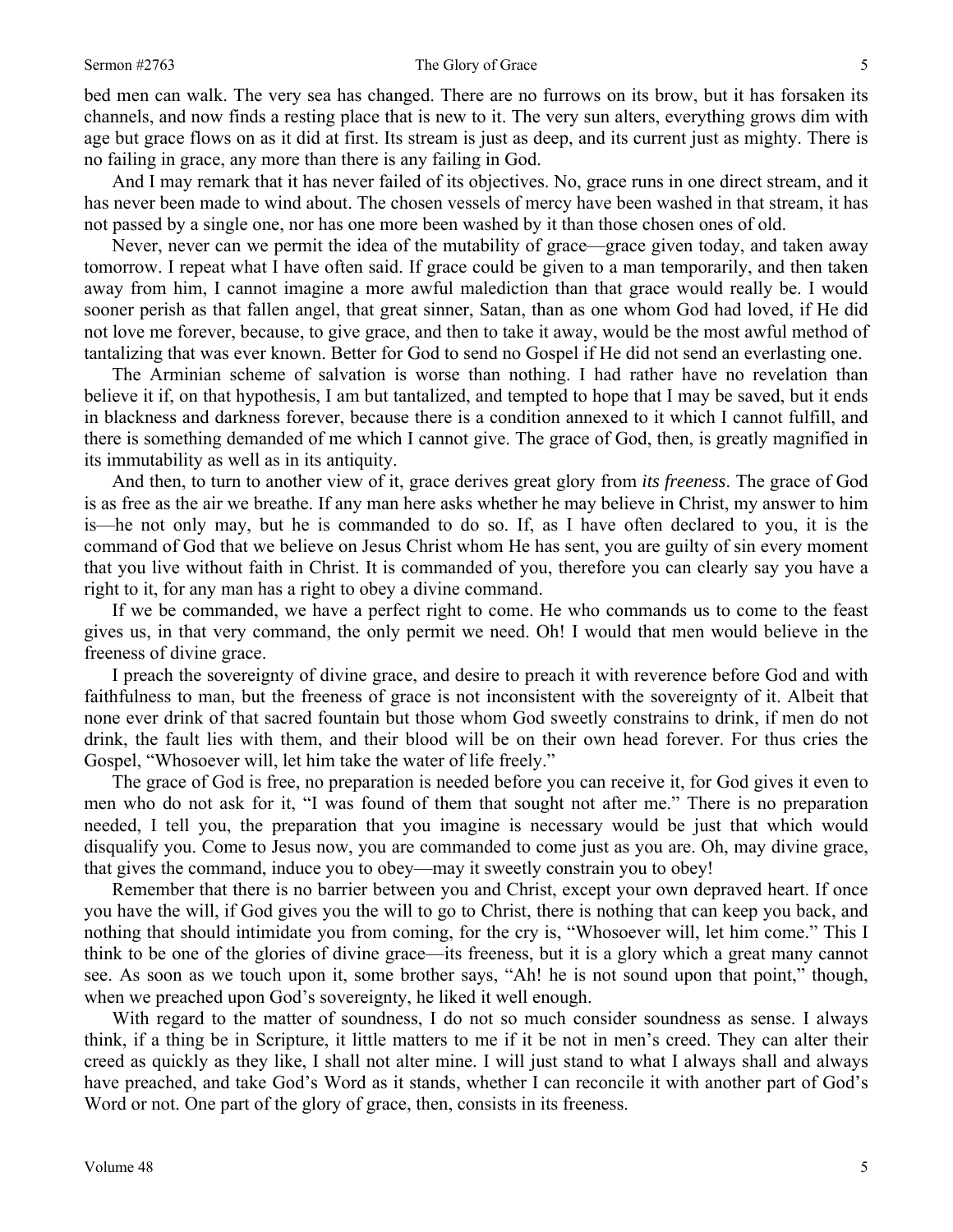And now let me notice another thing. The glory of free grace will be found in *its benevolence*. What good has grace done? I will put it in another shape—What hurt has grace ever done? There is not a man in the universe who can blame grace for any hurt he has received by it. You know that a great public good is often a private evil, but while grace is often a public good, it is never a private evil. No one was ever injured by it.

I love a Gospel that hurts nobody. If there be none saved by it, at least they cannot point the finger at the Gospel and say, "That has destroyed me." Their destruction lies with themselves. Grace scatters mercies, but never anything that is the reverse of good. Its path is that of a conqueror, but its garments are not stained with blood, except its own blood.

It is true that it marches o'er the world, beating down every high look, and leveling every lofty thing. But then, that is a blessing, for it is better to be leveled by grace than to be exalted by pride. Good, only good art thou, O grace! You are a continually gushing fountain of mercy. Your stream is ever clear and unmixed. There is no adulteration here, or aught that is ill to man, but as Milton says, "'Tis better still, and better still, and better still, in infinite progression.'"

And now let me say, once more, what I think in my own soul will be one of the greatest glories of divine grace. I think it will be, if ever I shall *see the face of God with acceptance*. I have said, and do say it again—

> *"Then loudest of the crowd I'll sing, While heaven's resounding mansions ring With shouts of sovereign grace."*

You remember the story of the three wonders in heaven. The first wonder was, that we should see so many there we did not expect to see there, the second was, that we should miss so many we did expect to see there, but the third wonder would be the greatest wonder of all—to see ourselves there.

Oh! When I hear people censuring and condemning their fellow Christians because they are not perfect—because they see some little fault in them—I think, do these people know that they are saved by grace, and that they have nothing which they have not received? I think, surely, if they knew how they received what they have, they would not be quite so hard with those who have not the blessing.

When we feel right, my brethren, we always feel ourselves to be veritable beggars. Nay, the more right we come to be, the less we feel ourselves to be. That big letter I is so large with us all, pride is so interwoven into our nature, that I am afraid we shall never get it, pulled out until we are wrapped in our winding sheets. But if there be anything that can cure it, I think it is the fact that it is all of grace. Heaven shall show us how gracious God has been to us, but on earth we shall never know the full value of the grace we have received. Let us continually sing—

## *"Oh, to grace how great a debtor, Daily I'm constrained to be!"*

And then, as a consequence, let us walk humbly with our God. Let us always be giving glory to Christ, waiting for and expecting that happy day when we shall glorify Him with all His saints—when He shall come, in the glory of His Father, and all His holy angels with Him.

Brothers and sisters, will we not sing if we once get across the Jordan? Oh, what leapings for joy! what shoutings! what praise! what thanksgiving! Ah! my hoary headed brother, you are saying, "Would" to God I were safely there!" And so you shall be ere long. Ah, my dear young friend, you are saying, "Oh! what temptations I have to battle with! Would God that I were at rest!"

Your rest may be nearer than you think it is, we are none of us sure how near we are to heaven. That trouble you are dreading may never come, that trial may never arrive, for Christ may come before the trial, and we may be caught up to dwell with Christ ere it shall come.

Let us just antedate the day by an hour or two. Ah! I shall soon be dying, time quickly fades away. Speed on, O Time! roll on your wheels, and every year fly on apace! The shorter the road, the sooner I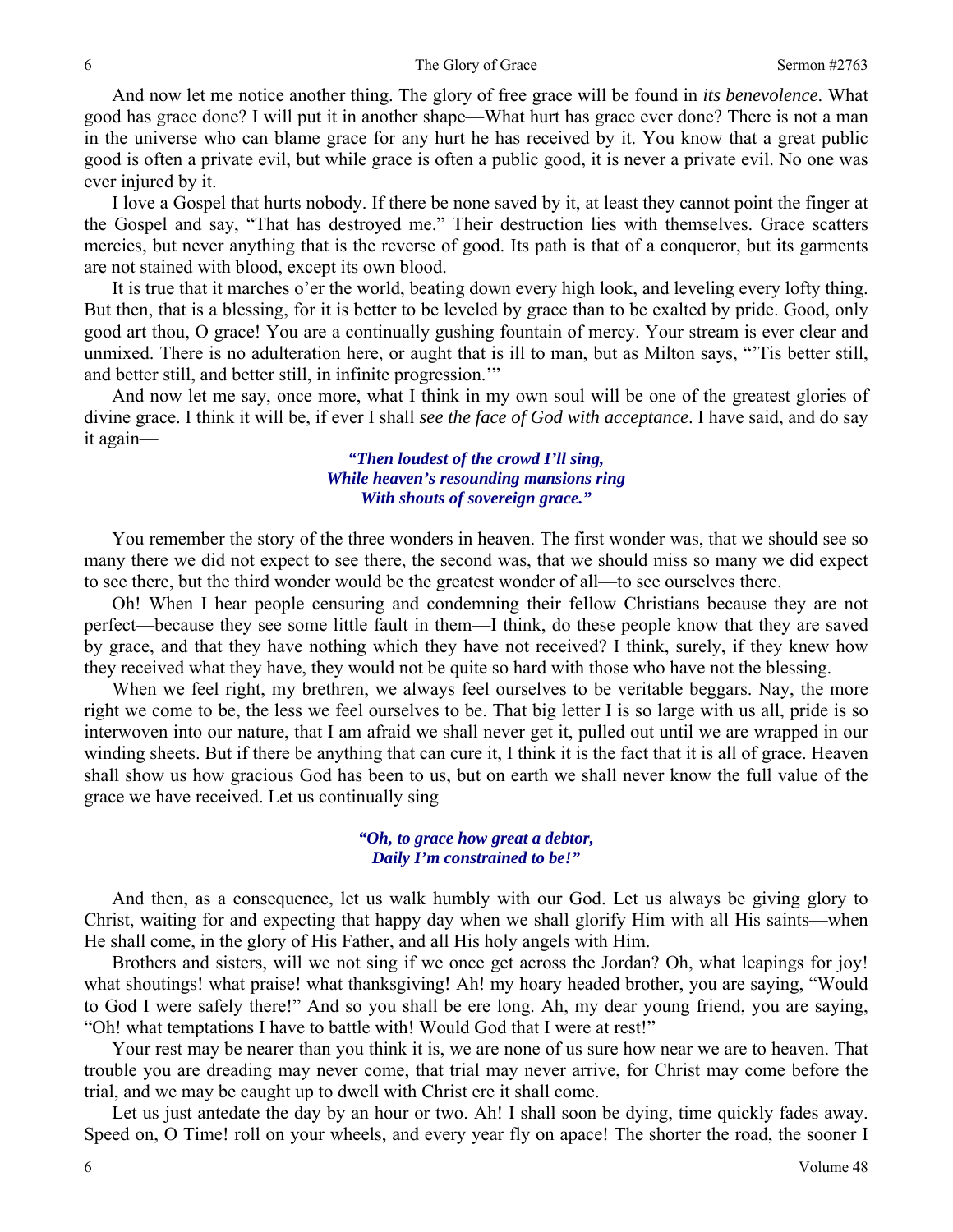shall be with Him. The nearer I am to Jordan, the nearer am I to Canaan. Farewell, manna of the wilderness! farewell, ye fiery serpents and Amalekites! my soul shall cross the Jordan soon. I shall see the face of Him whom, though I have not yet seen, I do unceasingly adore—in whom I have a heaven on earth, and with whom I shall have an everlasting blessedness in that day when He calls me home to Himself.

## **EXPOSITION BY C. H. SPURGEON**

## *EPHESIANS 4*

**Verse 1.** *I, therefore, the prisoner of the Lord, beseech you that ye walk worthy of the vocation wherewith ye are called,—* 

"You are called to be sons of God, you are called to be one with Christ, you are called to be kings and priests unto God, this is the highest possible vocation that anyone can have, so walk worthy of it." O beloved, if we walk worthy of this vocation, what holy and noble lives we shall lead! The apostle so much desired godliness and holiness to be the characteristics of those to whom he wrote that he used a very strong term of entreaty, "I *beseech* you that ye walk worthy of the vocation wherewith ye are called,—

**2.** *With all lowliness and meekness, with longsuffering, forbearing one another in love;* 

"You are not called to hector over men, to be lords over God's heritage, you are called to be Christlike, to be gentle and tender, ready to bear and to forgive all manner of wrong that may be done to you;"—

## **3.** *Endeavoring to keep the unity of the Spirit in the bond of peace.*

Some people seem as if they endeavored to break the unity of the Spirit, and to snap every sacred bond of love and Christian affection, be ye not like unto them, but let Christ's mind be in you, and with lowliness, and meekness, and longsuffering, endeavor to keep the unity of the Spirit in the bond of peace.

**4-6.** *There is one body, and one Spirit, even as ye are called in one hope of your calling; one Lord, one faith, one baptism, one God and Father of all, who is above all, and through all, and in you all.* 

If there were two lords, you might be divided into two parties, if there were two faiths, you might split up into two sections, if there were two baptisms, you might be right in having two denominations, if there were two fathers, there might be two families, if there were two indwelling spirits, there would be, and there must be, two sorts of people, but in the true church of Jesus Christ, there is "one God and Father of all, who is above all, and through all, and in you all."

**7.** *But unto every one of us is given grace according to the measure of the gift of Christ.* 

We have not all the same form of grace, and we cannot all perform the same service for the Savior, we differ very much from each other as to our abilities, and as to the positions which we can occupy, and our Lord intended it to be so.

**8-10.** *Wherefore he saith, When he ascended up on high, he led captivity captive, and gave gifts unto men. (Now that he ascended, what is it but that he also descended first into the lower parts of the earth? He that descended is the same also that ascended up far above all heavens, that he might fill all things).* 

Paul could not help giving us this lesson by the way, that He that ascended was also He that first descended, and you may depend upon it that the man who will attain the highest honor in the church of Christ is the man who descends, who lays aside all ambition, and all desire to be honored, and respected, and who is willing to be nothing. He who thus descends, shall surely ascend.

**11.** *And he gave some, apostles; and some, prophets; and some, evangelists; and some, pastors and teachers;*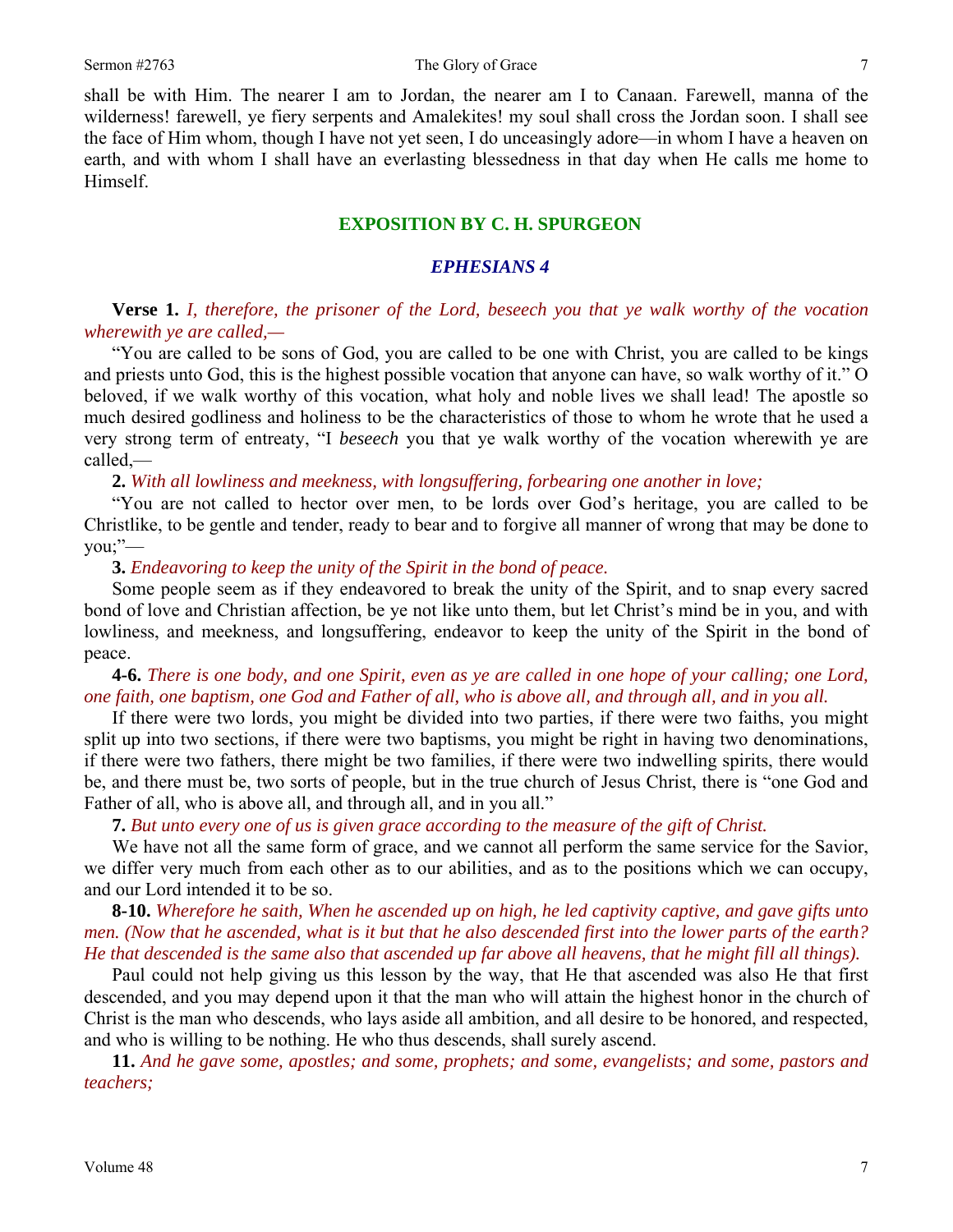Not all alike, not all apostles or prophets, and not all equals, for pastors may not be equal in rank with apostles. They are not all to do the same work, for all teachers cannot prophesy, neither does a prophet always pastorize, and watch over a flock. Jesus Christ gave divers gifts—

**12-13.** *For the perfecting of the saints, for the work of the ministry, for the edifying of the body of Christ: till we all come in the unity of the faith, and of the knowledge of the Son of God, unto a perfect man, unto the measure of the stature of the fullness of Christ:* 

Then, whatever spiritual gifts we have, they are not our own to use as we please, they are only entrusted to us that we may employ them to help our fellow Christians. Beloved brethren and sisters, we are one with Christ, and we are one with each other, and therefore, we must not look every man upon his own things, but also upon the things of others, and it should be a question of the first importance to every Christian, "How can I best utilize myself for the benefit of the rest of the members of the church?" Do not ask, "How can I benefit myself?" but let your inquiry be, "How can I be most profitable to my fellow Christians?"

I have heard some professors say of a sermon that they could not feed under it, the discourse was very likely to be useful to the unconverted, but they could not bear it because they could not feed under it. Their idea seems to be that preaching must always be a spoon used for feeding them, but it is not so. The Word of God contains much spiritual nutriment especially suitable for the lambs of the flock. These men, who are strong, want meat, so they say that they do not enjoy what they hear, it is of no use to them. But are the babies in Christ's family never to be fed? Does not humanity itself teach us that, first of all, the weakest and feeblest should be cared for?

Oh, for grace to be unselfish! There is such a thing as Christian selfishness, and of all evil things in the world, it is the most unchristian. When the first and last concern of a man is his own salvation, his own comfort, his own advancement, his own edification, and nothing besides, he needs to be saved from such a selfish spirit as that.

**14-16.** *That we henceforth be no more children, tossed to and fro, and carried about with every wind of doctrine, by the sleight of men, and cunning craftiness, whereby they lie in wait to deceive; but speaking the truth in love, may grow up into him in all things, which is the head, even Christ: from whom the whole body fitly joined together and compacted by that which every joint supplieth, according to the effectual working in the measure of every part, maketh increase of the body unto the edifying of itself in love.* 

Every part of the body has its own special function, there are some secret vessels of which as yet the physiologists know very little. What may be the particular use of them has not yet been ascertained, but depend upon it, God has created no part of our body in vain, and in like manner, in the mystical body of Christ, every Christian has his own office, his own work, something that he can do that nobody else can do, and our great objective should be to find out what that work is, and to give our whole strength to it, for the nourishing of the entire body of Christ.

**17-19.** *This I say therefore, and testify in the Lord, that ye henceforth walk not as other Gentiles walk, in the vanity of their mind, having the understanding darkened, being alienated from the life of God through the ignorance that is in them, because of the blindness of their heart: who being past feeling—* 

That is a terrible expression, "past feeling"—

**19-25.** *Have given themselves over unto lasciviousness, to work all uncleanness with greediness. But ye have not so learned Christ; if so be that ye have heard him, and have been taught by him, as the truth is in Jesus: that ye put off concerning the former conversation the old man, which is corrupt according to the deceitful lusts; and be renewed in the spirit of your mind; and that ye put on the new man, which after God is created in righteousness and true holiness. Wherefore putting away lying,—* 

As a rotten, worn out garment that you could not bear to wear,—

**26.** *Speak every man truth with his neighbor: for we are members one of another.*